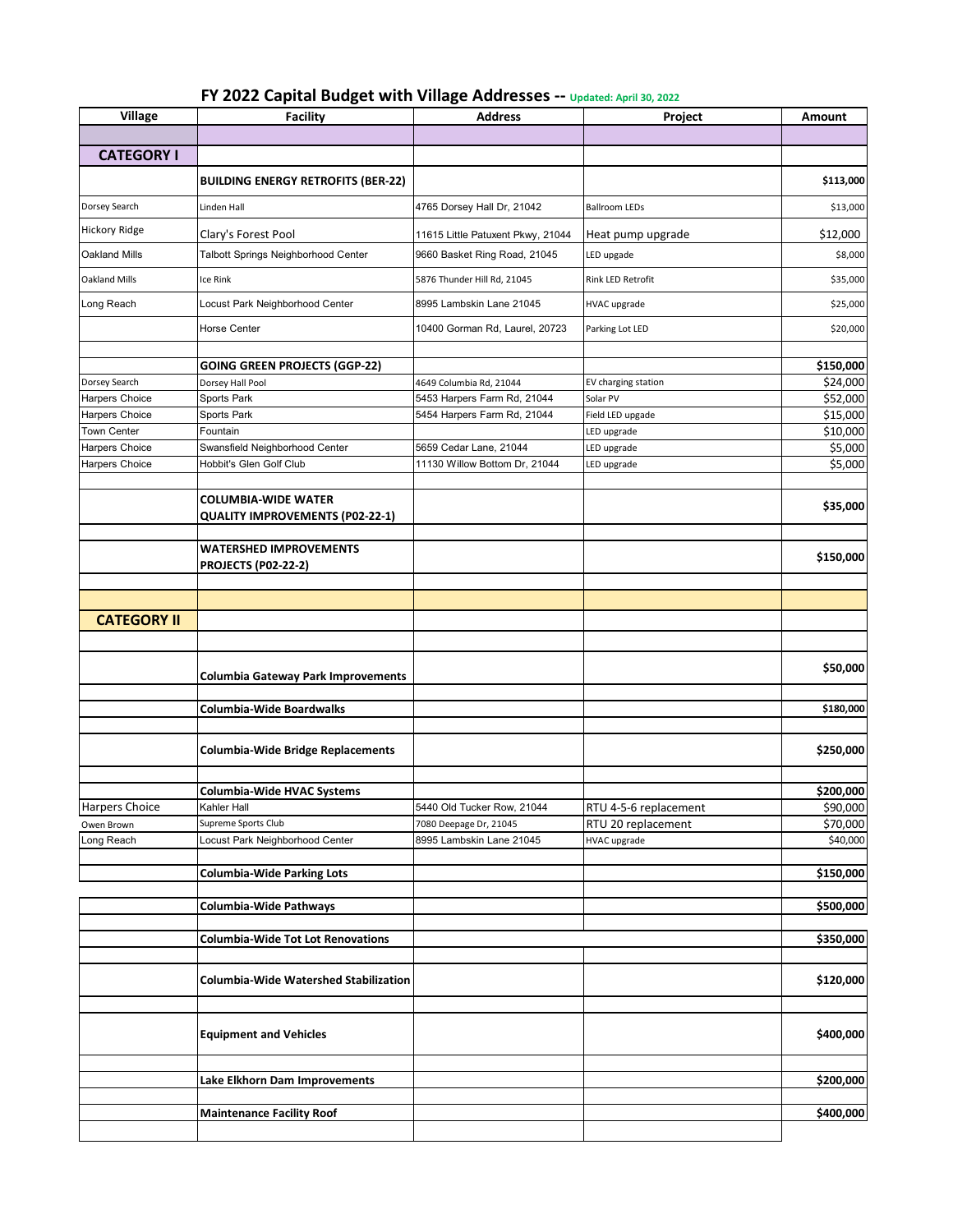| FY 2022 Capital Budget with Village Addresses -- Updated: April 30, 2022 |  |
|--------------------------------------------------------------------------|--|
|--------------------------------------------------------------------------|--|

| Village                                | <b>Facility</b>                           | <b>Address</b>                                     | Project                                                  | Amount               |
|----------------------------------------|-------------------------------------------|----------------------------------------------------|----------------------------------------------------------|----------------------|
|                                        | <b>Owen Brown Community Ctr Roof</b>      |                                                    |                                                          | \$195,000            |
|                                        |                                           |                                                    |                                                          |                      |
|                                        | <b>Wilde Lake Dam Improvements</b>        |                                                    |                                                          | \$200,000            |
|                                        |                                           |                                                    |                                                          |                      |
|                                        | Sport & Fitness Equipment and             |                                                    |                                                          |                      |
|                                        | <b>Upgrades</b>                           |                                                    |                                                          | \$400,000            |
| Harpers Choice                         | SportsPark                                | 5453 Harpers Farm Rd, 21044                        | batting cage                                             | \$85,000             |
|                                        |                                           |                                                    |                                                          |                      |
|                                        |                                           |                                                    |                                                          |                      |
| <b>CATEGORY III</b>                    |                                           |                                                    |                                                          |                      |
|                                        |                                           |                                                    |                                                          |                      |
|                                        |                                           |                                                    |                                                          |                      |
|                                        | <b>AQUATICS</b>                           |                                                    |                                                          |                      |
| Columbia-wide                          | various pools<br><b>Hobbits Glen Pool</b> | 11130 Willow Bottom Dr.                            | 19 credit card readers                                   | \$13,000             |
| Harpers Choice                         |                                           |                                                    | Sewer line work                                          | \$15,000             |
| Harpers Choice                         | Hobbits Glen Pool                         | 11130 Willow Bottom Dr.                            | Lifeguard room                                           | \$9,000              |
| Harpers Choice                         | <b>Hobbits Glen Pool</b>                  | 11131 Willow Bottom Dr.                            | Pool deck                                                | \$14,000             |
| Harpers Choice                         | Swansfield Pool                           | 5659 Cedar Lane, 21044                             | Coping, tiles, caulk, skimmers                           | \$30,000             |
| <b>Hickory Ridge</b>                   | Hawthorn Pool                             | 6175 Sunny Spring, 21044                           | Diving board and stand replacement                       | \$13,500             |
| <b>Hickory Ridge</b>                   | Clary's Forest Pool                       | 11615 Little Patuxent Pkwy, 21044                  | Shade stuctures, flooring, filters, etc.                 | \$195,000            |
| Kings Contrivance<br>Kings Contrivance | Dickinson Pool                            | 7425 Weather Worn Way. 21046                       | Coping, tiles, caulk, skimmers                           | \$68,000             |
|                                        | Huntington Pool                           | 7625 Murray Hill Rd, 21045                         | Depth tiles                                              | \$3,500              |
| Kings Contrivance                      | Huntington Pool                           | 7625 Murray Hill Rd, 21045                         | Hot tub plaster and jet line repairs                     | \$12,000             |
| Long Reach                             | Kendall Ridge Pool                        | 8245 Tamar Dr., 21045<br>8995 Lambskin Ln, 21045   | Hot water heater                                         | \$5,000              |
| Long Reach<br><b>Oakland Mills</b>     | Locust Park Pool                          |                                                    | Roof                                                     | \$4,500              |
| Owen Brown                             | Stevens Forest Pool<br>Dasher Green Pool  | 6061 Stevens Forest Rd., 21045                     | Epoxy bathroom floors                                    | \$8,000              |
| Owen Brown                             | <b>Hopewell Pool</b>                      | 6805 Cradlerock Way, 21045                         | Wading pool repairs                                      | \$4,000              |
|                                        |                                           | 9200 Rustling Leaf, 21045                          | Shade structure, roof on bath house                      | \$50,000             |
| <b>Wilde Lake</b>                      | Faulkner Ridge Pool                       | 10518 Marble Faun Ct., 21044                       | ADA ramp to restrooms                                    | \$9,750              |
| Wilde Lake                             | Faulkner Ridge Pool                       | 10518 Marble Faun Ct., 21044                       | Wading pool floor                                        | \$5,500              |
|                                        | <b>FITNESS CLUBS</b>                      |                                                    |                                                          |                      |
| <b>Harpers Choice</b>                  | Columbia Athletic Club                    | 5435 Beaverkill Rd, 21044                          | Security camera upgrade                                  | \$5,500              |
| Harpers Choice                         | Columbia Athletic Club                    | 5435 Beaverkill Rd, 21044                          | Tot Lot wood carpet and drainage                         | \$22,000             |
| <b>Harpers Choice</b>                  | Columbia Athletic Club                    | 5435 Beaverkill Rd, 21044                          | Fire alarm panel                                         | \$8,000              |
| Harpers Choice                         | Columbia Athletic Club                    | 5435 Beaverkill Rd, 21044                          | Hot tub plaster repair                                   | \$12,000             |
| <b>Harpers Choice</b>                  | Columbia Athletic Club                    | 5436 Beaverkill Rd, 21044                          | Stand-by tempering valve                                 | \$4,000              |
| Harpers Choice                         | Columbia Athletic Club                    | 5437 Beaverkill Rd, 21044                          | Precor EFX ellipticals                                   | \$14,000             |
| Harpers Choice                         | Columbia Athletic Club                    | 5437 Beaverkill Rd, 21044                          | dumb bells                                               | \$29,500             |
| Harpers Choice                         | Columbia Athletic Club                    | 5435 Beaverkill Rd, 21044                          | Indoor tennis court cleaning machine                     | \$13,500             |
| <b>Harpers Choice</b>                  | Columbia Athletic Club                    | 5436 Beaverkill Rd, 21044                          | Matrix stregnth and cardio equipment                     | \$31,500             |
| <b>Harpers Choice</b>                  | Columbia Athletic Club                    | 5437 Beaverkill Rd, 21044                          | Life Fitness strength & cardio equipment                 | \$45,750             |
| Harpers Choice                         | Columbia Athletic Club                    | 5438 Beaverkill Rd, 21044                          | Dumbbells                                                | \$29,500             |
| Owen Brown                             |                                           |                                                    |                                                          |                      |
|                                        |                                           |                                                    |                                                          |                      |
|                                        | Supreme Sports Club                       | 7080 Deepage Dr, 21045                             | Underground Lighting Circuit Replacement                 | \$9,500              |
| Owen Brown                             | Supreme Sports Club                       | 7080 Deepage Dr, 21045                             | Computer for security system                             | \$7,000              |
| Owen Brown                             | Supreme Sports Club                       | 7080 Deepage Dr, 21045                             | Lower laundry washer                                     | \$13,500             |
| Owen Brown                             | Supreme Sports Club                       | 7080 Deepage Dr, 21045                             | Main fitness SciFit replacement                          | \$4,900              |
| Owen Brown                             | Supreme Sports Club                       | 7081 Deepage Dr, 21045                             | Clean and deburr sewer                                   | \$12,000             |
| Owen Brown                             | Supreme Sports Club                       | 7082 Deepage Dr, 21045                             | Elliptical equipment replacement                         | \$13,750             |
| Owen Brown                             | Supreme Sports Club                       | 7082 Deepage Dr, 21045                             | Manager's office closet doors                            | \$5,000              |
| Owen Brown                             | Supreme Sports Club                       | 7083 Deepage Dr, 21045                             | Yoga room supplemental heat                              | \$3,500              |
| Owen Brown                             | Supreme Sports Club                       | 7083 Deepage Dr, 21045                             | MyRide cycle replacement                                 | \$6,000              |
| Owen Brown                             | Supreme Sports Club                       | 7084 Deepage Dr, 21045                             | Café refrigerator replacement                            | \$2,800              |
| Owen Brown                             | Supreme Sports Club                       | 7085 Deepage Dr, 21045                             | Dryer                                                    | \$7,500              |
| Owen Brown                             | Supreme Sports Club                       | 7086 Deepage Dr, 21045                             | Glute trainer                                            | \$2,850              |
| Owen Brown                             | Supreme Sports Club                       | 7087 Deepage Dr, 21045                             | 4 treadmills                                             | \$3,800              |
| <b>River Hill</b>                      | Columbia Gym                              | 6151 Day Long Ln, 21029                            | Spare hot tub jet pump                                   | \$3,000              |
| <b>River Hill</b>                      | Columbia Gym                              | 6152 Day Long Ln, 21029                            | Main stair treads                                        | \$9,000              |
| <b>River Hill</b>                      | Columbia Gym                              | 6153 Day Long Ln, 21029                            | Elliptical equipment replacement                         | \$75,500             |
| <b>River Hill</b><br><b>River Hill</b> | Columbia Gym<br>Columbia Gym              | 6154 Day Long Ln, 21029<br>6155 Day Long Ln, 21029 | Men's locker room sauna<br>Strength and cardio equipment | \$33,000<br>\$23,500 |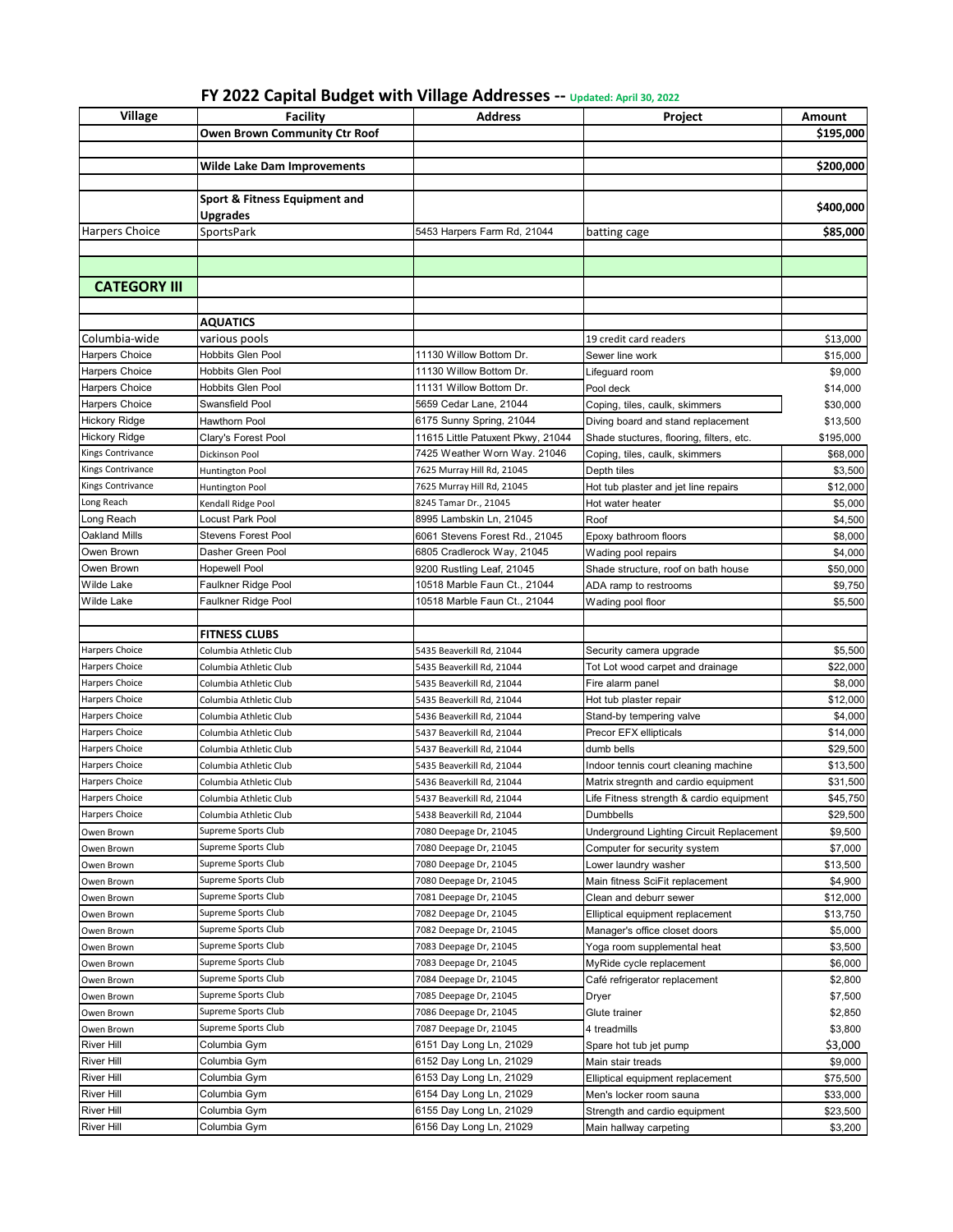| FY 2022 Capital Budget with Village Addresses -- Updated: April 30, 2022 |  |
|--------------------------------------------------------------------------|--|
|--------------------------------------------------------------------------|--|

| Village                        | <b>Facility</b>                                    | <b>Address</b>                 | Project                              | Amount    |
|--------------------------------|----------------------------------------------------|--------------------------------|--------------------------------------|-----------|
| <b>River Hill</b>              | Columbia Gym                                       | 6157 Day Long Ln, 21029        | Locker Room mirrors                  | \$6,300   |
| <b>River Hill</b>              | Columbia Gym                                       | 6158 Day Long Ln, 21029        | Jelly Bell weights                   | \$8,900   |
| <b>River Hill</b>              | Columbia Gym                                       | 6159 Day Long Ln, 21029        | Cardio and strength equipment        | \$34,500  |
| <b>River Hill</b>              | Columbia Gym                                       | 6160 Day Long Ln, 21029        | Matrix Cardio and strength equipment | \$23,500  |
|                                |                                                    |                                |                                      |           |
|                                | <b>GOLF COURSES</b>                                |                                |                                      |           |
| Dorsey Search                  | Fairway Hills Golf Club                            | 5100 Columbia Rd, 21044        | Pathway repaving                     | \$10,000  |
| Dorsey Search                  | Fairway Hills Golf Club                            | 5100 Columbia Rd, 21044        | Fencing                              | \$3,550   |
|                                |                                                    | 5100 Columbia Rd, 21044        | Range Picker                         | \$17,600  |
| Dorsey Search<br>Dorsey Search | Fairway Hills Golf Club<br>Fairway Hills Golf Club | 5100 Columbia Rd, 21044        |                                      | \$10,500  |
|                                |                                                    | 5100 Columbia Rd, 21044        | Bridge pipe replaceement             | \$65,000  |
| Dorsey Search<br>Dorsey Search | Fairway Hills Golf Club<br>Fairway Hills Golf Club | 5100 Columbia Rd, 21044        | Path re-routing design/permitting    | \$36,500  |
|                                |                                                    | 5100 Columbia Rd, 21044        | Tractor                              |           |
| Dorsey Search                  | Fairway Hills Golf Club                            |                                | Breakroom upgrade                    | \$21,000  |
| Dorsey Search                  | Fairway Hills Golf Club                            | 5100 Columbia Rd, 21044        | Fairway mower                        | \$70,000  |
| Dorsey Search                  | Fairway Hills Golf Club                            | 5100 Columbia Rd, 21044        | Sod cutter                           | \$5,500   |
| Dorsey Search                  | Fairway Hills Golf Club                            | 5100 Columbia Rd, 21044        | Fertilizer spreader                  | \$8,000   |
| Harpers Choice                 | Hobbit's Glen Golf Club                            | 11129 Willow Bottom Dr, 21044  | Rear drive axle for rough mower      | \$3,700   |
| Harpers Choice                 | Hobbit's Glen Golf Club                            | 11130 Willow Bottom Dr, 21044  | Range Picker                         | \$17,600  |
| Harpers Choice                 | Hobbit's Glen Golf Club                            | 11130 Willow Bottom Dr, 21044  | Salt spreader                        | \$5,700   |
| <b>Harpers Choice</b>          | Hobbit's Glen Golf Club                            | 11130 Willow Bottom Dr, 21044  | Concrete pad for barn floor          | \$55,000  |
|                                |                                                    |                                |                                      |           |
|                                | <b>SKATEPARK &amp; SPORTSPARK</b>                  |                                |                                      |           |
| <b>Harpers Choice</b>          | SportsPark                                         | 5453 Harpers Farm Rd, 21044    | Playground slide replacement         | \$4,000   |
| Harpers Choice                 | SportsPark                                         | 5453 Harpers Farm Rd, 21044    | <b>Batting cage</b>                  | \$85,000  |
| Harpers Choice                 | SportsPark                                         | 5453 Harpers Farm Rd, 21044    | Field LED upgrade                    | \$15,000  |
| Harpers Choice                 | <b>SportsPark</b>                                  | 5453 Harpers Farm Rd, 21044    | <b>Exterior doors</b>                | \$7,000   |
| Harpers Choice                 | SportsPark                                         | 5453 Harpers Farm Rd, 21044    | Restroom improvements                | \$40,000  |
|                                |                                                    |                                |                                      |           |
|                                | <b>SWIM CENTER</b>                                 |                                | Hallway and locker room flooring     | \$43,000  |
| Wilde Lake                     | Swim Center                                        | 10400 Cross Fox Ln, 21044      | 2 Hot Water Storage Tanks            | \$14,000  |
| Wilde Lake                     | Swim Center                                        | 10400 Cross Fox Ln, 21044      | Main Electric Distribution Panel     | \$25,000  |
| Wilde Lake                     | Swim Center                                        | 10400 Cross Fox Ln, 21044      | Locker room wall panels              | \$7,200   |
| Wilde Lake                     | Swim Center                                        | 10400 Cross Fox Ln, 21044      | Pool pump room door                  | \$5,500   |
| Wilde Lake                     | Swim Center                                        | 10401 Cross Fox Ln, 21044      | Exit corridor roof                   | \$6,500   |
| Wilde Lake                     | Swim Center                                        | 10402 Cross Fox Ln, 21044      | Program Pool pump room sprinkler     | \$12,000  |
| <b>Wilde Lake</b>              | Swim Center                                        | 10403 Cross Fox Ln, 21044      | Clippers starting/timing system      | \$23,000  |
|                                |                                                    |                                |                                      |           |
|                                | <b>ICE RINK</b>                                    |                                |                                      |           |
| <b>Oakland Mills</b>           | Columbia Ice Rink                                  | 5876 Thunder Hill Rd, 21045    | Zamboni machine battery              | \$11,000  |
|                                |                                                    |                                |                                      |           |
|                                | <b>INDOOR/OUTDOOR TENNIS</b>                       |                                |                                      |           |
| <b>Harpers Choice</b>          | Hobbit's Glen Tennis Courts                        | 11130 Willow Bottom Dr, 21044  | Sewer line work                      | \$30,000  |
| Harpers Choice                 | Athletic Club                                      | 5435 Beaverkill Rd, 21044      | Tennis court cleaning machine        | \$13,500  |
| Owen Brown                     | Owen Brown Tennis Club                             | 7150 Cradlerock Way, 21045     | Court dividers                       | \$4,000   |
|                                |                                                    |                                |                                      |           |
|                                | VILLAGE COMM ASSN & COMM SVCS                      |                                | Salon floor replacement              | \$23,000  |
|                                | <b>BLDGS &amp; EQUIP</b>                           |                                |                                      |           |
| Dorsey Search                  | Linden Hall                                        | 4765 Dorsey Hall Dr, 21042     | lobby half door                      | \$3,500   |
| Dorsey Search                  | Linden Hall                                        | 4765 Dorsey Hall Dr, 21042     | Office carpet replacement            | \$4,200   |
| Harpers Choice                 | Kahler Hall                                        | 5440 Old Tucker Row, 21044     | Patio expansion                      | \$7,000   |
| Harpers Choice                 | Longfellow Neighborhood Center                     | 5267 Eliots Oak Road, 21044    | Fire alarm control panel system      | \$6,500   |
| Hickory Ridge                  | Hawthorn Center                                    | 6175 Sunny Spring, 21044       | Interior design                      | \$7,500   |
| Kings Contrivance              | Amherst House                                      | 7251 Eden Brook Dr, 21046      | Foyer tile                           | \$6,600   |
| Long Reach                     | Locust Park Neighborhood Center                    | 8995 Lambskin Lane 21045       | Printer/scanner                      | \$7,100   |
| Long Reach                     | Columbia Art Center                                | 6100 Foreland Garth, 21045     | 2 electric kilns                     | \$9,600   |
| Long Reach                     | Locust Park Neighborhood Center                    | 8995 Lambskin Lane 21045       | Electrical distribution panel system | \$26,000  |
| Long Reach                     | Locust Park Neighborhood Center                    | 8996 Lambskin Lane 21045       | Roof                                 | \$35,000  |
| Long Reach                     | Locust Park Neighborhood Center                    | 8996 Lambskin Lane 21045       | Interior improvements                | \$130,000 |
| Long Reach                     | Columbia Art Center                                | 6100 Foreland Garth, 21045     | kiln and electric circuit for kiln   | \$6,500   |
| <b>Oakland Mills</b>           | The Barn/Teen Center                               | 5853 Robert Oliver Pl, 21045   | Exterior doors replaced              | \$4,000   |
| Oakland Mills                  | Stevens Forest Neighborhood Center                 | 6061 Stevens Forest Rd., 21045 | UL kitchen floor                     | \$5,500   |
| Oakland Mills                  | The Other Barn                                     | 5851 Robert Oliver Pl, 21045   | Sprinklers for mechanical closet     | \$5,500   |